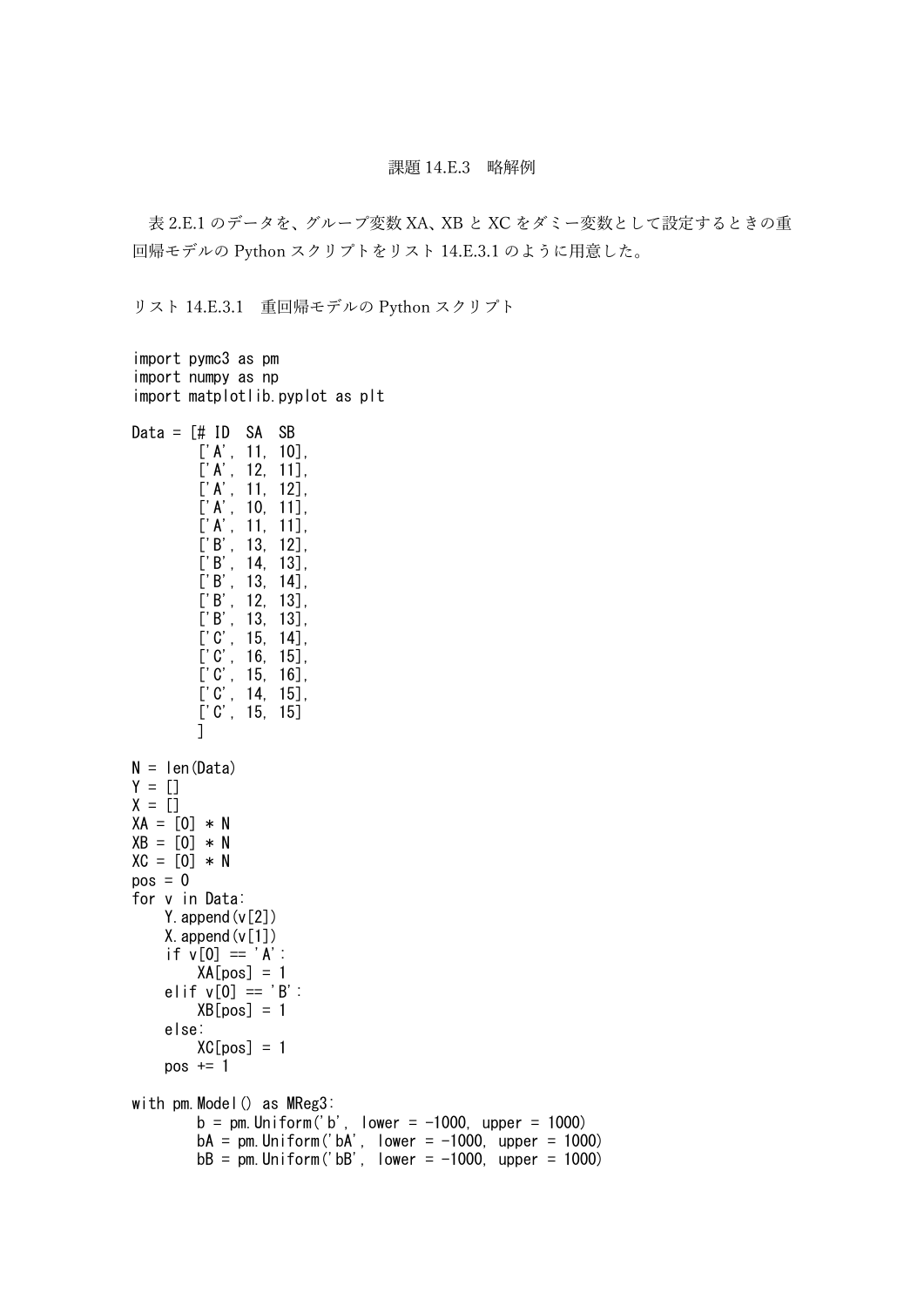```
bC = pm. Uniform ('bC', lower = -1000, upper = 1000)
Y est = b * X + bA * XA + bB * XB + bC * XC
sgm = pm. Uniform ('sgm', lower = 0, upper = 1000)
Y_{obs} = pm. Normal ('Y_{obs}', mu = Y_{est}, sd = sgm, observed = Y)
trace = pm. sample()
pm.traceplot(trace)
plt.show()
summary_trace = pm. summary (trace)
print('\n', summary_trace)
smpl b = \text{trace}['b']bp025 = np. percentile(smpl b. 2.5)
bp975 = np. percentile(smpl_b, 97.5)
plt.hist(smpl_b)
plt.xlabel('b')
plt.title('95% CI = [{0:.3f}, {1:.3f}]'.format(bp025, bp975))
plt.show()
smpl bA = \text{trace}['bA']smpl bB = \text{trace}['bB']smpl bC = \text{trace}['bC']Yregs = []for j in range(N):
        Yregs.append([])
for sb, sbA, sbB, sbC in zip(smpl_b, smpl_bA, smpl_bB, smpl_bC):
        for j in range(N):
                 v = sb * X[j] + sbA * XA[j] + sbB * XB[j] + sbC * XC[j]Yregs[i].append(y)meanYreg = [0] * N
for i in range(N):
        meanYreg[i] = np, median(Yregs[i])plt.plot(meanYreg, Y, 'bo')
plt.xlabel('Yreg')
plt.ylabel('Y')
minYreg = np. amin(meanYreg)
maxYreg = np. amaX(meanYreg)plt.plot([minYreg, maxYreg], [minYreg, maxYreg],
              'b--', label = 'y = x')
plt.legend()
plt.show()
```

```
リスト 14.E.3.1 のスクリプトを実行すると、図 14.E.3.1 のフォームが表示される。
```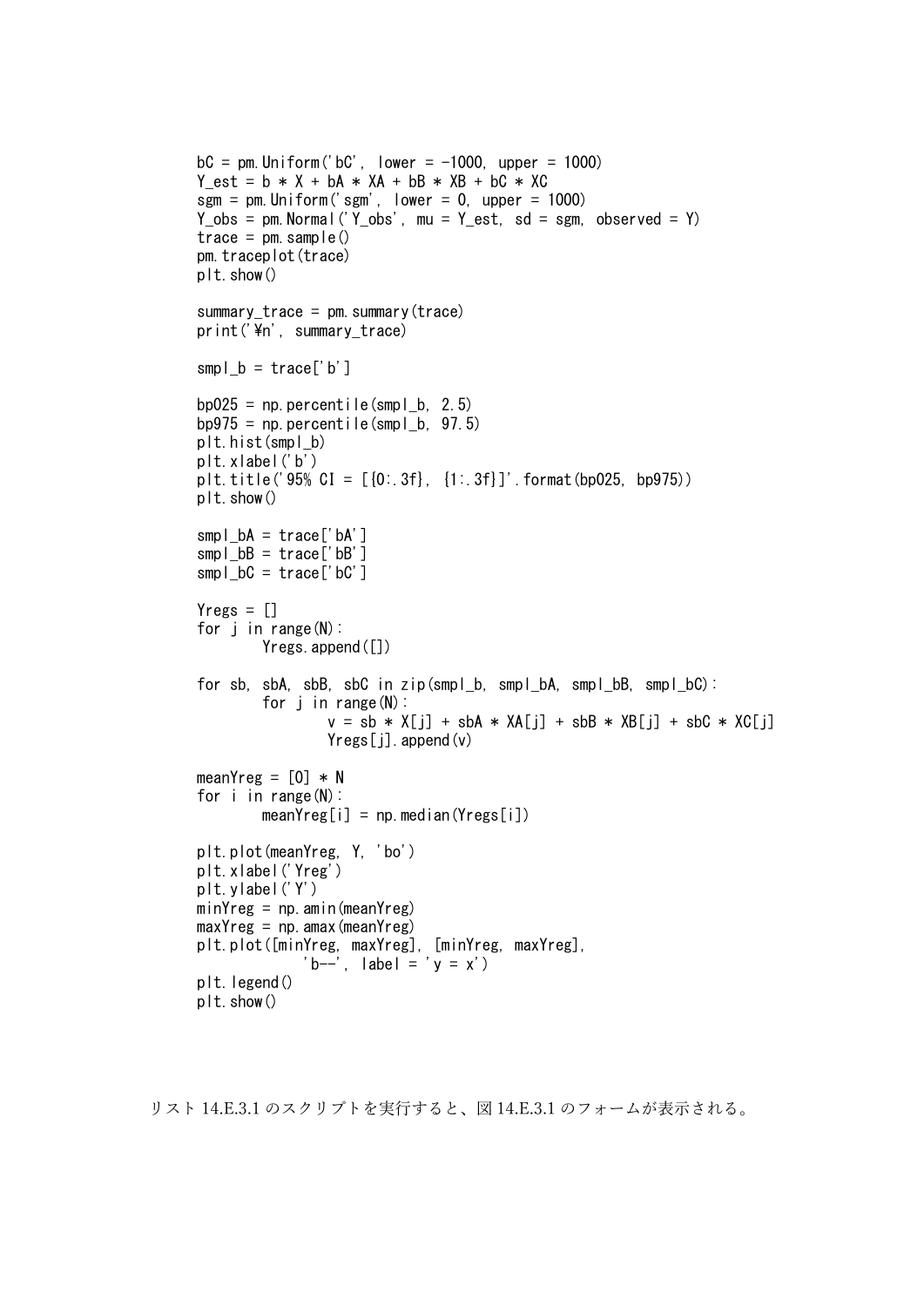

図 14.E.3.1 リスト 14.E.3.1 のスクリプトの実行で表示されるフォーム



図 14.E.3.1 のフォームを閉じると、図 14.E.3.2 のフォームが表示される。

図 14.E.3.2 傾き b の事後分布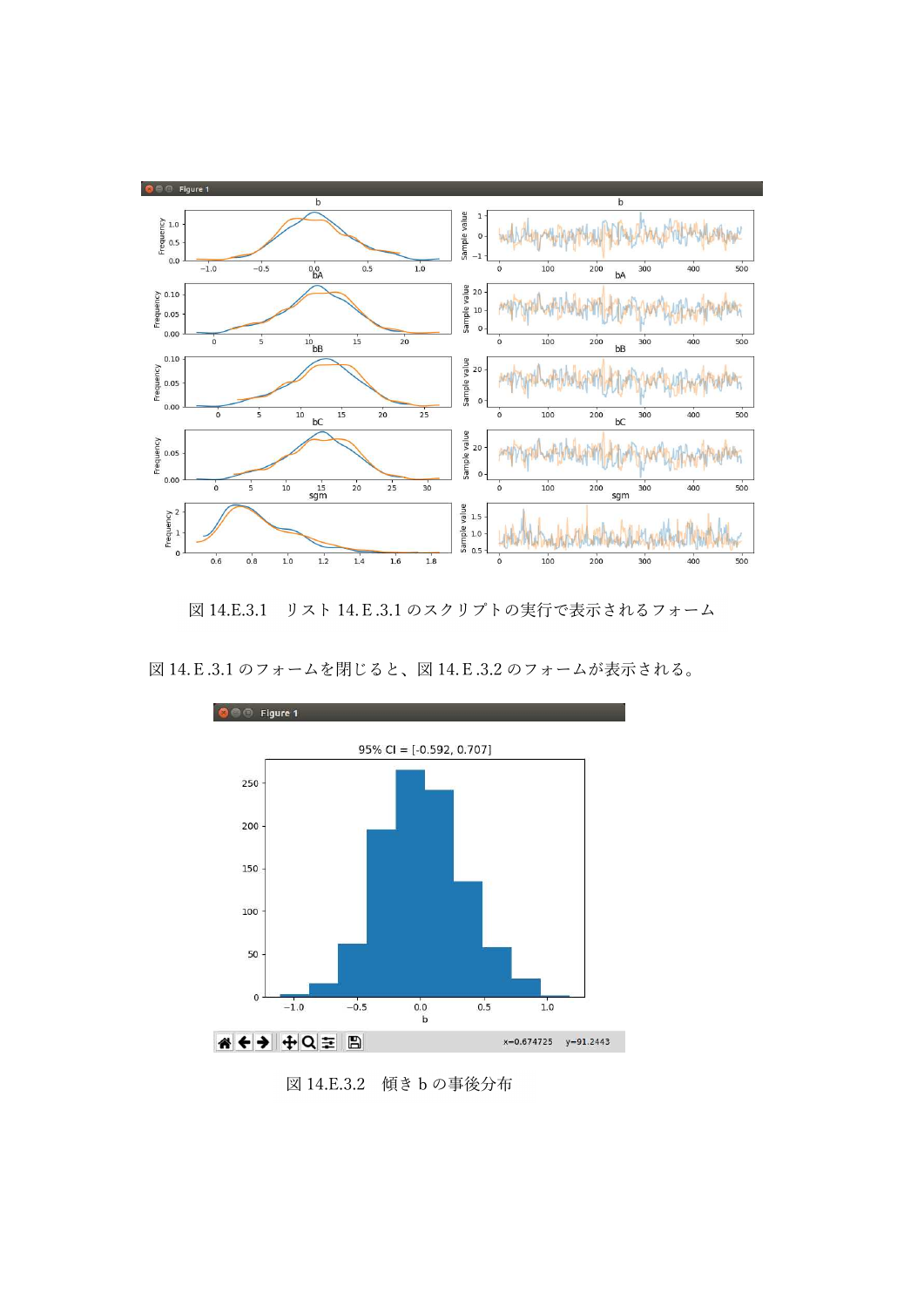傾きbの事後分布における 95%CI は[-0.592,0.707]であり、0 を含んでおり、図 14.E.3.2 に示されている分布は0を中央に含んで分布しているので、傾き b は0であると考えられ る。

図 14.E.3.2 のフォームを閉じるとお、図 14.E.3.3 のフォームが表示される。



図 14.E.3.3 予測値の事後分布の中央値 Yreg とデータ Y。 予測値とデータが一致すると点(Yreg, Y)は直線 y = x 上にある。

図 14.E.3.3 のグラフは、予測値(事後分布の中央値)とデータ値の関係を表すものであ る。予測値とデータ値が一致すれば、直線 y = x 上に点 (予測値、データ値) がプロットさ れる。直線 y = x と点の散布図との関係に特に偏りは認められないので、モデルとデータと の関係に特に問題はないと考えられる。

独立変数 SA の偏回帰係数 b が、図 14.E.3.2 に示されている事後分布から0であると考 えられ、さらに、モデルとデータとの関係も図 14.E.3.3 に示されている関係から特に問題 はない考えられるが、これはグループの要因を表すダミー変数 XA、XB と XC を導入する